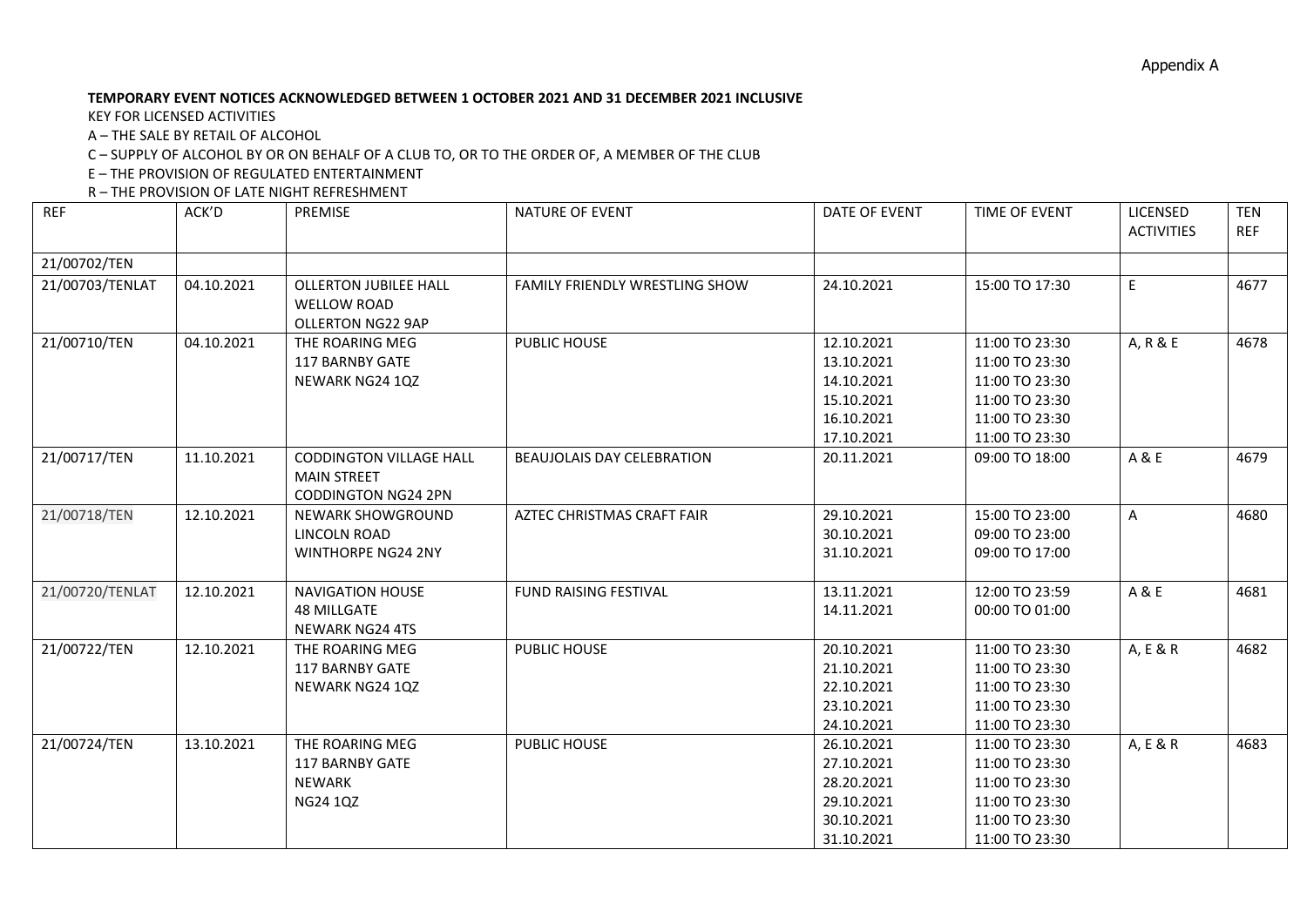| 21/00725/TEN    | 13.10.2021 | THE OLD COURT HOUSE           | WINE TASTING MEETING               | 02.11.2021 | 14:00 TO 18:00 | A            | 4684 |
|-----------------|------------|-------------------------------|------------------------------------|------------|----------------|--------------|------|
|                 |            | THE BURGAGE                   |                                    |            |                |              |      |
|                 |            | SOUTHWELL NG25 OEP            |                                    |            |                |              |      |
| 21/00726/TEN    | 13.10.2021 | THE MARKET                    | <b>CHRISTMAS MARKET</b>            | 25.11.2021 | 16:00 TO 22:00 | A & E        | 4685 |
|                 |            | KING STREET                   |                                    |            |                |              |      |
|                 |            | SOUTHWELL NG25 OEH            |                                    |            |                |              |      |
| 21/00729/TEN    | 14.10.2021 | <b>FARNDON MEMORIAL HALL</b>  | AMATEUR BOXING EVENT               | 19.11.2021 | 18:00 TO 23:00 | $\mathsf{A}$ | 4686 |
|                 |            | <b>MARSH LANE</b>             |                                    |            |                |              |      |
|                 |            | FARNDON NG24 3SZ              |                                    |            |                |              |      |
| 21/00734/TEN    | 14.10.2021 | WELLOW HOUSE SCHOOL           | MOBILE GIN BAR FOR FIREWORKS NIGHT | 12.11.2021 | 16:30 TO 20:00 | $\mathsf{A}$ | 4687 |
|                 |            | WELLOW NG22 0EA               |                                    |            |                |              |      |
| 21/00736/TEN    | 15.10.2021 | <b>12 BESTHORPE ROAD</b>      | MICRO BREWERY OPEN DAY             | 31.10.2021 | 12:00 TO 21:00 | $\mathsf{A}$ | 4688 |
|                 |            | <b>COLLINGHAM NG23 7NP</b>    |                                    |            |                |              |      |
| 21/00737/TEN    | 11.10.2021 | <b>GUNTHORPE VILLAGE HALL</b> | FIREWORK AND BONFIRE NIGHT         | 06.11.2021 | 17:30 TO 23:00 | A & E        | 4689 |
|                 |            | DAVIDS LANE                   |                                    |            |                |              |      |
|                 |            | <b>GUNTHORPE NG14 7EW</b>     |                                    |            |                |              |      |
| 21/00739/TEN    | 18.10.2021 | <b>WESTON VILLAGE HALL</b>    | <b>CHARITY QUIZ NIGHT</b>          | 26.11.2021 | 18:00 TO 23:00 | A            | 4690 |
|                 |            | <b>MAIN STREET</b>            |                                    |            |                |              |      |
|                 |            | <b>WESTON NG23 6ST</b>        |                                    |            |                |              |      |
| 21/00759/TENLAT | 18.10.2021 | <b>WINTHORPE CC</b>           | <b>JAZZ EVENING</b>                | 07.11.2021 | 19:00 TO 23:00 | A & E        | 4691 |
|                 |            | <b>WOODLANDS</b>              |                                    |            |                |              |      |
|                 |            | <b>WINTHORPE NG24 2NL</b>     |                                    |            |                |              |      |
| 21/00741/TENLAT | 19.10.2021 | <b>17 CASTLE GATE</b>         | <b>HALLOWEEN PARTY</b>             | 30.10.2021 | 12:00 TO 23:59 | A, E & R     | 4692 |
|                 |            | NEWARK NG24 1AZ               |                                    | 31.10.2021 | 00:00 TO 03:00 |              |      |
| 21/00744/TEN    | 19.10.2021 | <b>CORONATION HALL</b>        | <b>AUTUMN BASH</b>                 | 30.10.2021 | 19:30 TO 23:00 | A & E        | 4693 |
|                 |            | <b>MOOR LANE</b>              |                                    |            |                |              |      |
|                 |            | SOUTH CLIFTON NG23 7BG        |                                    |            |                |              |      |
| 21/00747/TEN    | 19.10.2021 | <b>COPPER BEECH</b>           | WEDDING                            | 18.11.2021 | 15:00 TO 23:00 | A, E & R     | 4694 |
|                 |            | KIRKLINGTON ROAD              |                                    |            |                |              |      |
|                 |            | <b>BILSTHORPE NG22 8SS</b>    |                                    |            |                |              |      |
| 21/00774/TENLAT | 20.10.2021 | THE STAUNTON ARMS             | <b>WINTER BALL</b>                 | 27.11.2021 | 12:00 TO 23:59 | A, E & R     | 4695 |
|                 |            | <b>HIGH STREET</b>            |                                    | 28.11.2021 | 00:00 TO 01:00 |              |      |
|                 |            | STAUNTON IN THE VALE          |                                    |            |                |              |      |
|                 |            | <b>NG13 9PE</b>               |                                    |            |                |              |      |
| 21/00772/TEN    | 22.10.2021 | <b>SWAN AND SALMON</b>        | PRIVATE HALLOWEEN PARTY            | 30.10.2021 | 00:00 TO 01:00 | A, E & R     | 4696 |
|                 |            | <b>34 CASTLE GATE</b>         |                                    |            |                |              |      |
|                 |            | NEWARK NG241BG                |                                    |            |                |              |      |
| 21/00775/TEN    | 25.10.2021 | THE MINISTER SCHOOL           | <b>QUIZ NIGHT</b>                  | 12.11.2021 | 18:30 TO 22:30 | A            | 4697 |
|                 |            | NOTTINGHAM ROAD               |                                    |            |                |              |      |
|                 |            | SOUTHWELL NG25 OLG            |                                    |            |                |              |      |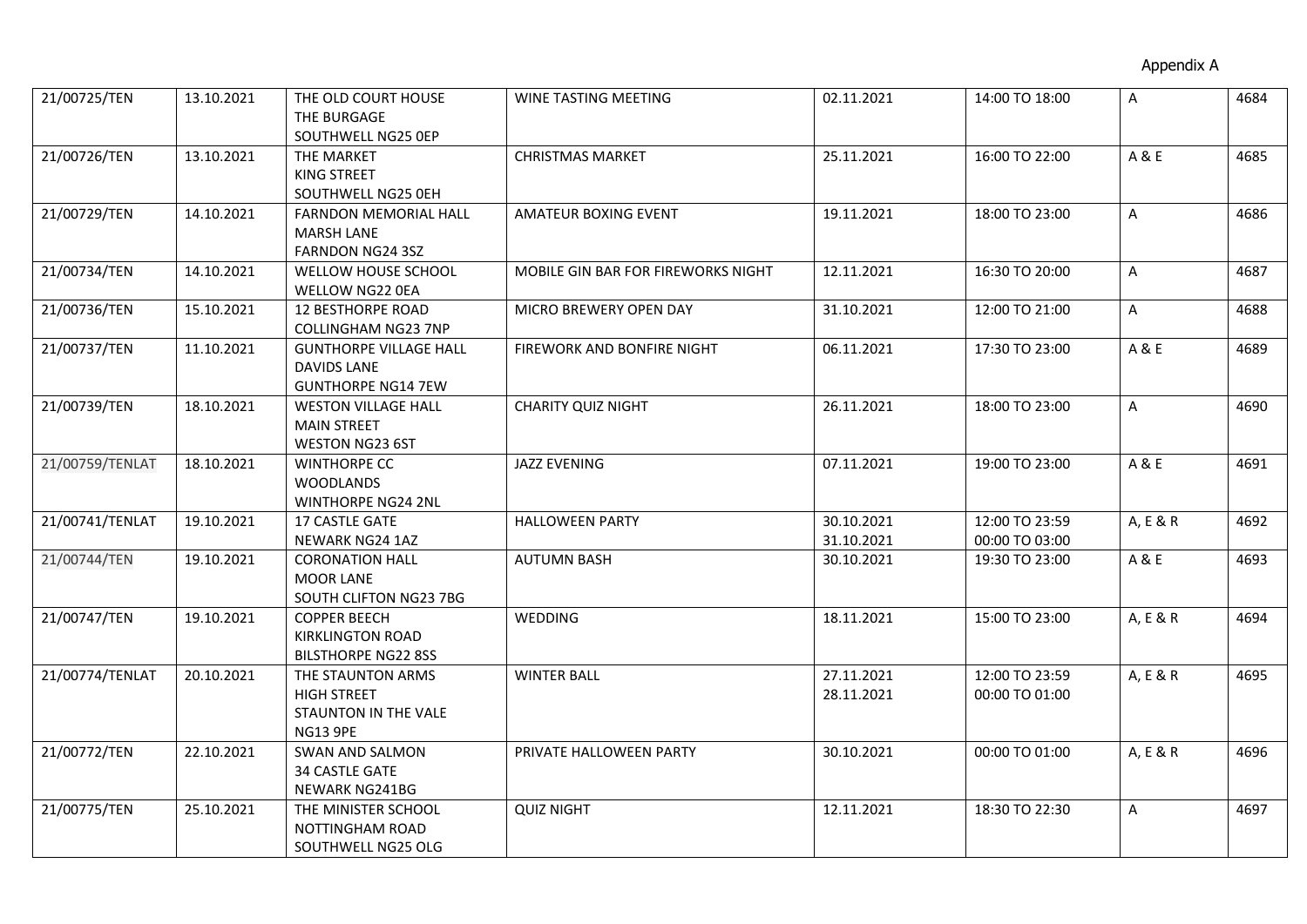| 21/00781/TENLAT | 25.10.2021 | <b>HIGH STREET</b>            | <b>CHRISTMAS EVENT</b>            | 25.11.2021 | 15:00 TO 20:00 | A & E          | 4698 |
|-----------------|------------|-------------------------------|-----------------------------------|------------|----------------|----------------|------|
| <b>REJECTED</b> |            | <b>EDWINSTOWE NG21 9QP</b>    |                                   |            |                |                |      |
| 21/00786/TEN    | 27.10.2021 | <b>12 BESTHORPE ROAD</b>      | THEATRE PERFORMANCE               | 05.11.2021 | 18:00 TO 23:00 | <b>A&amp;R</b> | 4699 |
|                 |            | COLLINGHAM NG23 7NP           |                                   |            |                |                |      |
| 21/00790/TEN    | 27.10.2021 | <b>FISKERTON CUM MORTON</b>   | <b>CHRISTMAS FAIR</b>             | 13.11.2021 | 10:00 TO 16:00 | A              | 4700 |
|                 |            | <b>SPORTS AND GALA</b>        |                                   |            |                |                |      |
|                 |            | <b>ASSOCIATION</b>            |                                   |            |                |                |      |
|                 |            | ARTHUR RADFORD HALL AND       |                                   |            |                |                |      |
|                 |            | <b>SPORTS GROUND</b>          |                                   |            |                |                |      |
|                 |            | <b>COOKS LANE</b>             |                                   |            |                |                |      |
|                 |            | MORTON NG25 0XQ               |                                   |            |                |                |      |
| 21/00791/TEN    | 01.11.2021 | NORWOOD HALL                  | <b>WEDDING</b>                    | 26.11.2021 | 12:00 TO 23:59 | A & E          | 4701 |
|                 |            | <b>HALAM ROAD</b>             |                                   | 27.11.2021 | 00:00 TO 02:00 |                |      |
|                 |            | SOUTHWELL NG25 OPF            |                                   |            |                |                |      |
| 21/00789/TEN    | 01.11.2021 | NORWOOD HALL                  | WEDDING                           | 31.12.2021 | 12:00 TO 23:59 | A & E          | 4702 |
|                 |            | <b>HALAM ROAD</b>             |                                   | 01.01.2021 | 00:00 TO 02:00 |                |      |
|                 |            | SOUTHWELL NG25 OPF            |                                   |            |                |                |      |
| 21/00799/TEN    | 01.11.2021 | HOVERINGHAM VILLAGE HALL      | WOMEN IN FELLOWSHIP- CENTENARY    | 28.04.2022 | 11:00 TO 15:00 | A              | 4703 |
|                 |            | <b>GONALSTON LANE</b>         |                                   |            |                |                |      |
|                 |            | HOVERINGHAM NG14 7JH          |                                   |            |                |                |      |
| 21/00802/TEN    | 03.11.2021 | THE HOPBARN                   | <b>LIVE SINGER</b>                | 19.11.2021 | 19:30 TO 22:30 | <b>A&amp;R</b> | 4704 |
|                 |            | <b>HOCKERWOOD LANE</b>        |                                   |            |                |                |      |
|                 |            | <b>UPTON ROAD</b>             |                                   |            |                |                |      |
|                 |            | SOUTHWELL NG25 0PZ            |                                   |            |                |                |      |
| 21/00803/TENLAT | 05.11.2021 | <b>VILLAGE CENTRE</b>         | <b>RETIREMENT PARTY</b>           | 20.11.2021 | 19:00 TO 23:00 | A              | 4705 |
|                 |            | <b>NEW HILL</b>               |                                   |            |                |                |      |
|                 |            | FARNSFIELD NG22 8JN           |                                   |            |                |                |      |
| 21/00807/TENLAT | 05.11.2021 | <b>12 BESTHORPE ROAD</b>      | POETRY PERFORMANCE                | 15.11.2021 | 18:00 TO 22:30 | A & E          | 4706 |
|                 |            | COLLINGHAM NG23 7NP           |                                   |            |                |                |      |
| 21/00804/TEN    | 08.11.2021 | THE MINISTER SCHOOL           | <b>WINTER FAIR</b>                | 19.11.2021 | 18:00 TO 20:00 | A              | 4707 |
|                 |            | NOTTINGHAM ROAD               |                                   |            |                |                |      |
|                 |            | SOUTHWELL NG25 OLG            |                                   |            |                |                |      |
| 21/00810/TEN    | 08.11.2021 | <b>COPPER BEECH</b>           | <b>CRICKET AWARD PRESENTATION</b> | 26.11.2021 | 19:00 TO 23:00 | A, E & R       | 4708 |
|                 |            | <b>KIRKLINGTON ROAD</b>       |                                   |            |                |                |      |
|                 |            | <b>BILSTHORPE NG22 8SS</b>    |                                   |            |                |                |      |
| 21/00811/TEN    | 09.11.2021 | <b>GUNTHORPE VILLAGE HALL</b> | PRIVATE SOCIAL EVENT              | 25.11.2021 | 18:30 TO 23:30 | <b>A&amp;R</b> | 4709 |
|                 |            | <b>DAVIDS LANE</b>            |                                   |            |                |                |      |
|                 |            | <b>GUNTHORPE NG14 7EW</b>     |                                   |            |                |                |      |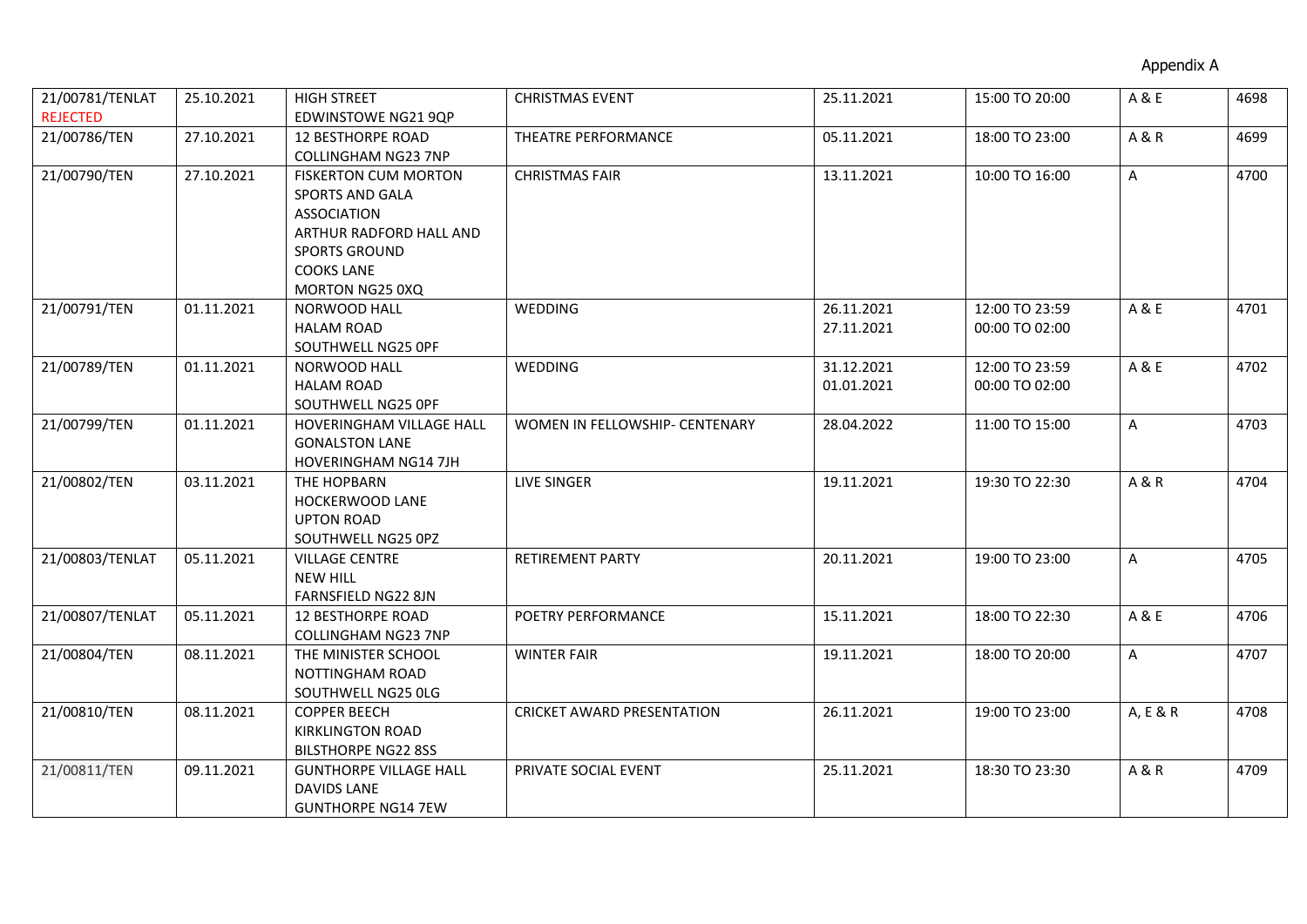| 21/00819/TEN    | 10.11.2021 | <b>HAMILTONS BUTCHERS</b>      | <b>CHRISTMAS FAIR</b>                | 28.11.2021 | 17:00 TO 19:00 | A              | 4710 |
|-----------------|------------|--------------------------------|--------------------------------------|------------|----------------|----------------|------|
|                 |            | <b>MAIN STREET</b>             |                                      |            |                |                |      |
|                 |            | FARNSFIELD NG22 8EF            |                                      |            |                |                |      |
| 21/00820/TEN    | 12.11.2021 | WHITE HIND BAR                 | TRIAL FOR PERMANENT CHANGE TO        | 27.11.2021 | 02:00 TO 03:30 | A, E & R       | 4711 |
|                 |            | 3 CARTERGATE                   | LICENSING HOURS                      | 28.11.2021 | 02:00 TO 03:30 |                |      |
|                 |            | NEWARK NG24 1UA                |                                      |            |                |                |      |
| 21/00821/TENLAT | 12.11.2021 | <b>12 BESTHORPE ROAD</b>       | CHRISTMAS MUSIC AND PLAY PERFORMANCE | 28.11.2021 | 12:00 TO 19:00 | <b>A&amp;R</b> | 4712 |
|                 |            | COLLINGHAM NG23 7NP            |                                      |            |                |                |      |
| 21/00822/TEN    | 15.11.2021 | SOUTHWELL MARKET SQUARE        | <b>BAR AT CHRISTMAS MARKET</b>       | 25.11.2021 | 17:30 TO 22:00 | A              | 4713 |
|                 |            | KING STREET                    |                                      |            |                |                |      |
| 21/00824/TENLAT | 15.11.2021 | SOUTHWELL NG25 OEH             | <b>BREAKFAST MORNING</b>             | 18.12.2021 | 09:00 TO 13:00 | $\mathsf{A}$   | 4714 |
|                 |            | LEYFIELDS FARM<br>REDHILL LANE |                                      |            |                |                |      |
|                 |            | KNEESALL NG22 0AR              |                                      |            |                |                |      |
| 21/00827/TEN    | 16.11.2021 | 1 CASTLEGATE                   | <b>BAR AND LIVE MUSIC</b>            | 26.11.2021 | 10:00 TO 19:00 | <b>A&amp;R</b> | 4715 |
|                 |            | NEWARK NG24 1AZ                |                                      | 27.11.2021 | 10:00 TO 19:00 |                |      |
|                 |            |                                |                                      | 28.11.2021 | 10:00 TO 16:00 |                |      |
| 21/00829/TEN    | 16.11.2021 | <b>GUNTHORPE VILLAGE HALL</b>  | CHRISTMAS LIGHTS SWITCH UP           | 03.12.2021 | 17:00 TO 23:00 | A & E          | 4716 |
|                 |            | <b>DAVIDS LANE</b>             |                                      |            |                |                |      |
|                 |            | <b>GUNTHORPE NG14 7EW</b>      |                                      |            |                |                |      |
| 21/00831/TEN    | 16.11.2021 | THURGARTON VILLAGE HALL        | <b>QUIZ NIGHT</b>                    | 10.12.2021 | 19:00 TO 23:00 | A              | 4717 |
|                 |            | <b>BLEASBY ROAD</b>            |                                      |            |                |                |      |
|                 |            | <b>THURGATON</b>               |                                      |            |                |                |      |
|                 |            |                                |                                      |            |                |                |      |
| 21/00881/TENLAT | 18.11.2021 | HIGHFIELDS SCHOOL AND DAY      | <b>CHRISTMAS FAIR</b>                | 03.12.2021 | 15:00 TO 18:00 | A              | 4718 |
|                 |            | <b>NURSERY</b>                 |                                      |            |                |                |      |
|                 |            | LONDON ROAD                    |                                      |            |                |                |      |
|                 |            | NEWARK NG24 3AL                |                                      |            |                |                |      |
| 21/00882/TEN    | 18.11.2021 | THE DUCK                       | <b>CHRISTMAS ENTERTAINMENT</b>       | 13.12.2021 | 12:00 TO 23:59 | A & E          | 4719 |
|                 |            | <b>17 CASTLE GATE</b>          |                                      | 14.12.2021 | 00:00 TO 02:00 |                |      |
|                 |            | NEWARK NG24 1AZ                |                                      |            | 12:00 TO 23:59 |                |      |
|                 |            |                                |                                      | 15.12.2021 | 00:00 TO 02:00 |                |      |
|                 |            |                                |                                      |            | 12:00 TO 23:59 |                |      |
|                 |            |                                |                                      | 16.12.2021 | 00:00 TO 02:00 |                |      |
|                 |            |                                |                                      |            | 12:00 TO 23:59 |                |      |
|                 |            |                                |                                      | 17.12.2021 | 00:00 TO 02:00 |                |      |
|                 |            |                                |                                      |            | 12:00 TO 23:59 |                |      |
|                 |            |                                |                                      | 18.12.2021 | 00:00 TO 02:00 |                |      |
|                 |            |                                |                                      |            | 12:00 TO 23:59 |                |      |
|                 |            |                                |                                      | 19.12.2021 | 00:00 TO 02:00 |                |      |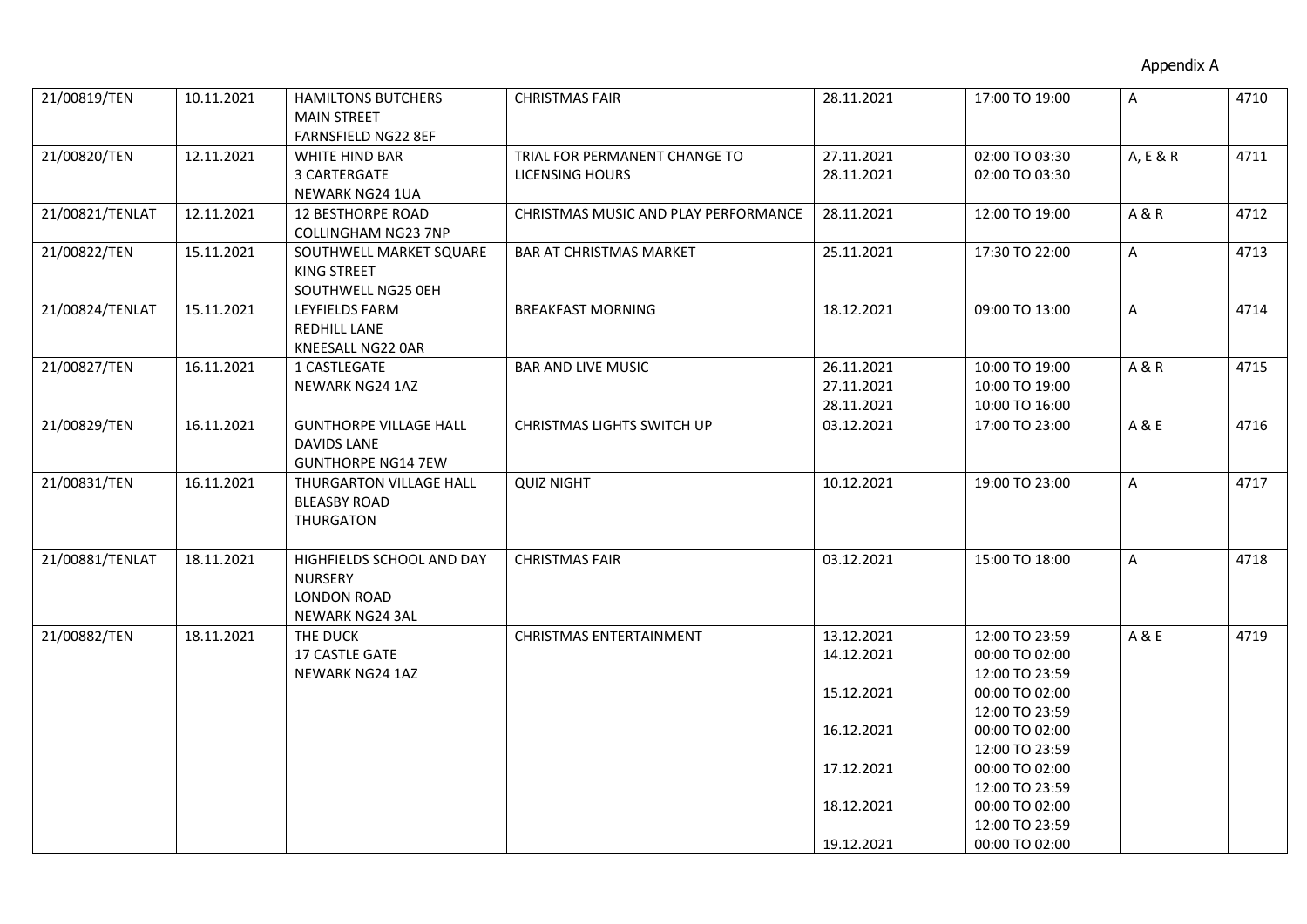| 21/00836/TEN    | 18.11.2021 | THE DUCK                      | <b>CHRISTMAS ENTERTAINMENT</b>  | 20.12.2021 | 12:00 TO 23:59 |          | 4720 |
|-----------------|------------|-------------------------------|---------------------------------|------------|----------------|----------|------|
|                 |            | <b>17 CASTLE GATE</b>         |                                 | 21.12.2021 | 00:00 TO 02:00 |          |      |
|                 |            | NEWARK NG24 1AZ               |                                 |            | 12:00 TO 23:59 |          |      |
|                 |            |                               |                                 | 22.12.2021 | 00:00 TO 02:00 |          |      |
|                 |            |                               |                                 |            | 12:00 TO 23:59 |          |      |
|                 |            |                               |                                 | 23.12.2021 | 00:00 TO 02:00 |          |      |
|                 |            |                               |                                 |            | 12:00 TO 23:59 |          |      |
|                 |            |                               |                                 | 24.12.2021 | 00:00 TO 02:00 |          |      |
|                 |            |                               |                                 |            | 12:00 TO 23:59 |          |      |
|                 |            |                               |                                 | 25.12.2021 | 00:00 TO 02:00 |          |      |
| 21/00851/TEN    | 19.11.2021 | WHITE HIND BAR                | TRIAL FOR PERMANENT CHANGE TO   | 04.12.2021 | 02:00 TO 03:30 | A, E & R | 4721 |
|                 |            | 3 CARTERGATE                  | LICENSING HOURS                 | 05.11.2021 | 02:00 TO 03:30 |          |      |
|                 |            | <b>NEWARK NG24 1UA</b>        |                                 |            |                |          |      |
| 21/00856/TEN    | 23.11.2021 | <b>HARBY WITH SWINETHORPE</b> | <b>CHRISTMAS FAYRE</b>          | 11.12.2021 | 16:00 TO 19:00 | A        | 4722 |
|                 |            | <b>VICTORY HALL</b>           |                                 |            |                |          |      |
|                 |            | <b>HIGH STREET</b>            |                                 |            |                |          |      |
|                 |            | <b>HARBY NG23 7EB</b>         |                                 |            |                |          |      |
| 21/00863/TEN    | 25.11.2021 | <b>MCCARROLLS</b>             | <b>CHRISTMAS PARTY</b>          | 17.12.2021 | 18:00 TO 23:30 | A & E    | 4723 |
|                 |            | <b>32 KING STREET</b>         |                                 | 18.12.2021 | 18:00 TO 23:30 |          |      |
|                 |            | SOUTHWELL NG25 0EN            |                                 | 19.12.2021 | 18:00 TO 23:30 |          |      |
| 21/00864/TEN    | 26.11.2021 | WHITE HIND BAR                | TRIAL PERIOD FOR LICENCE CHANGE | 11.12.2021 | 02:00 TO 03:00 | A, E & R | 4724 |
|                 |            | 3 CARTERGATE                  |                                 | 12.12.2021 | 02:00 TO 03:00 |          |      |
|                 |            | NEWARK NG24 1UA               |                                 |            |                |          |      |
| 21/00880/TENLAT | 27.11.2021 | <b>MCCARROLLS</b>             | <b>CHRISTMAS PARTY</b>          | 10.12.2021 | 18:00 TO 23:59 | A & E    | 4725 |
|                 |            | <b>32 KING STREET</b>         |                                 | 11.12.2021 | 00:00 TO 00:30 |          |      |
|                 |            | SOUTHWELL NG25 0EN            |                                 | 11.12.2021 | 18:00 TO 23:59 |          |      |
|                 |            |                               |                                 | 12.12.2021 | 00:00 TO 00:30 |          |      |
|                 |            |                               |                                 | 12.12.2021 | 18:00 TO 23:59 |          |      |
|                 |            |                               |                                 | 13.12.2021 | 00:00 TO 00:30 |          |      |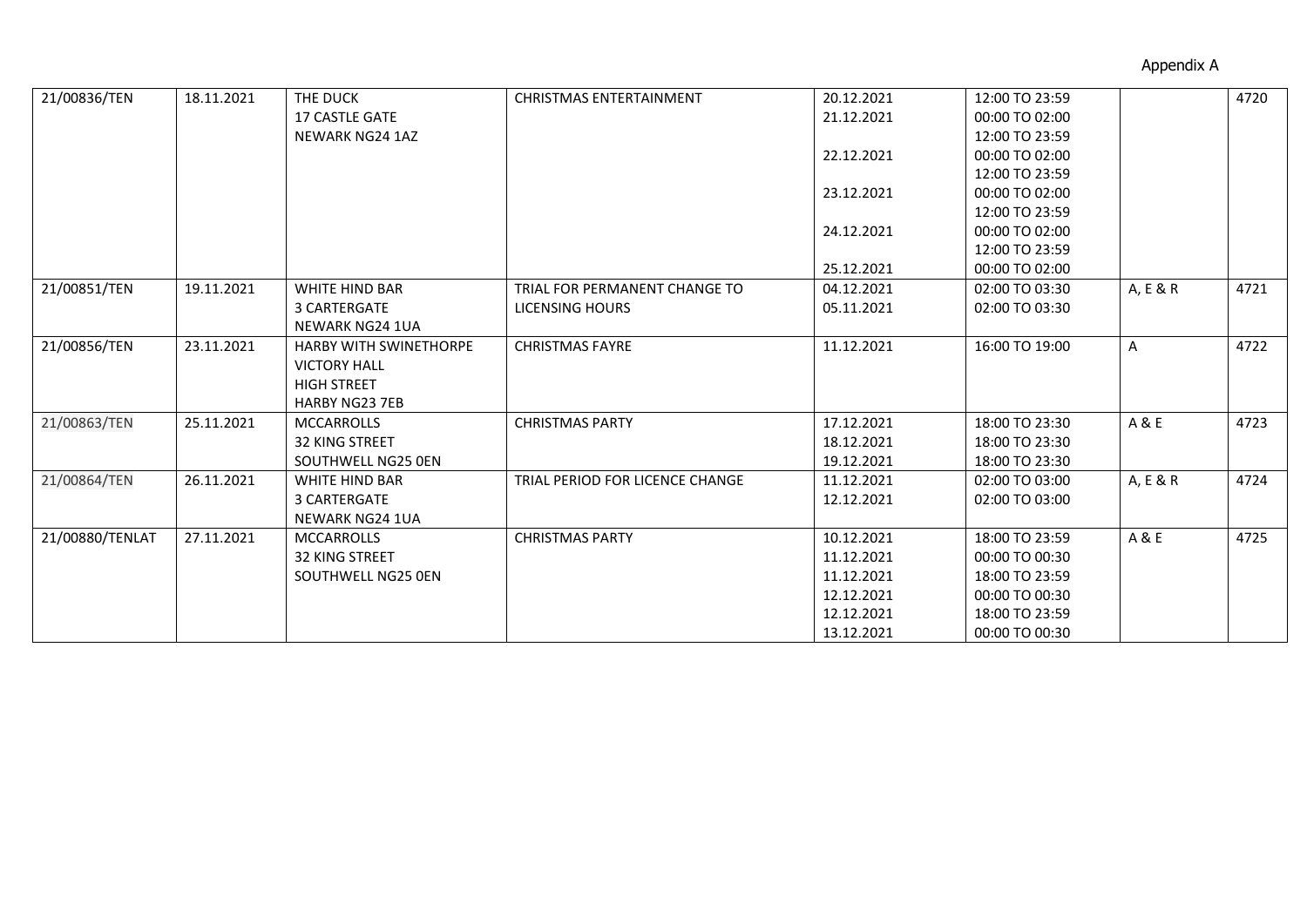| 21/00870/TENLAT | 30.11.2021 | <b>VILNIUS OFF LICENCE</b>   | <b>COVER SALE OF ALCOHOL BEFORE PREMISE</b> | 08.12.2021 | 09:00 TO 23:59  | A            | 4726 |
|-----------------|------------|------------------------------|---------------------------------------------|------------|-----------------|--------------|------|
|                 |            | <b>FOREST ROAD</b>           | <b>LICENCE</b>                              | 09.12.2021 | 00:00 TO 01:00; |              |      |
|                 |            | OLLERTON NG22 9QS            |                                             |            | 09:00 TO 23:59  |              |      |
|                 |            |                              |                                             | 10.12.2021 | 00:00 TO 01:00; |              |      |
|                 |            |                              |                                             |            | 09:00 TO 23:59  |              |      |
|                 |            |                              |                                             | 11.12.2021 | 00:00 TO 01:00; |              |      |
|                 |            |                              |                                             |            | 09:00 TO 23:59  |              |      |
|                 |            |                              |                                             | 12.12.2021 | 00:00 TO 01:00; |              |      |
|                 |            |                              |                                             |            | 09:00 TO 23:59  |              |      |
|                 |            |                              |                                             | 13.12.2021 | 00:00 TO 01:00; |              |      |
|                 |            |                              |                                             |            | 09:00 TO 23:59  |              |      |
|                 |            |                              |                                             | 14.12.2021 | 00:00 TO 01:00; |              |      |
|                 |            |                              |                                             |            | 09:00 TO 23:59  |              |      |
| 21/00858/TEN    | 01.12.2021 | THE COURTYARD                | <b>CHRISTMAS MARKET STALL</b>               | 11.12.2021 | 10:30 TO 16:30  | A            | 4727 |
|                 |            | <b>RUFFORD ABBEY COUNTRY</b> |                                             | 12.12.2021 | 10:30 TO 16:30  |              |      |
|                 |            | <b>PARK</b>                  |                                             |            |                 |              |      |
|                 |            | <b>OLLERTON NG22 9DF</b>     |                                             |            |                 |              |      |
| 21/00899/TEN    | 26.11.2021 | <b>RED LION</b>              | <b>COVER PREMISE LICENCE</b>                | 25.12.2021 | 15:00 TO 19:00  | A & E        | 4728 |
|                 |            | SOUTHWELL ROAD               |                                             |            |                 |              |      |
|                 |            | <b>THURGARTON NG14 7GP</b>   |                                             |            |                 |              |      |
| 21/00891/TEN    | 01.12.2021 | <b>NAVIGATION HOUSE</b>      | PUBLIC HOUSE                                | 31.12.2021 | 12:00 TO 23:59  | A & E        | 4729 |
|                 |            | <b>48 MILLGATE</b>           |                                             | 01.01.2022 | 00:00 TO 01:00  |              |      |
|                 |            | <b>NEWARK NG24 4TS</b>       |                                             |            |                 |              |      |
| 21/00896/TENLAT | 03.12.2021 | <b>WHITE HIND BAR</b>        | TRIAL FOR PERMANENT CHANGE TO               | 18.12.2021 | 02:00 TO 03:30  | A, E & R     | 4730 |
|                 |            | 3 CARTERGATE                 | LICENSING HOURS                             | 19.11.2021 | 02:00 TO 03:30  |              |      |
|                 |            | NEWARK NG24 1UA              |                                             |            |                 |              |      |
| 21/00897/TEN    | 09.12.2021 | ST PETERS CROSS KEYS CHURCH  | <b>CHRISTMAS CAROLS</b>                     | 17.12.2021 | 15:30 TO 17:30  | $\mathsf{A}$ | 4731 |
|                 |            | OF ENGLAND ACADEMY           |                                             |            |                 |              |      |
|                 |            | SANDHILL ROAD                |                                             |            |                 |              |      |
|                 |            | <b>FARNDON NG24 4TE</b>      |                                             |            |                 |              |      |
| 21/00898/TENLAT | 09.12.2021 | <b>QUEENS HEAD</b>           | <b>DJ FOR CHRISTMAS</b>                     | 25.12.2021 | 00:00 TO 03:30  | A, E & R     | 4732 |
|                 |            | <b>8 MARKET PLACE</b>        |                                             |            |                 |              |      |
|                 |            | <b>NEWARK NG24 1DU</b>       |                                             |            |                 |              |      |